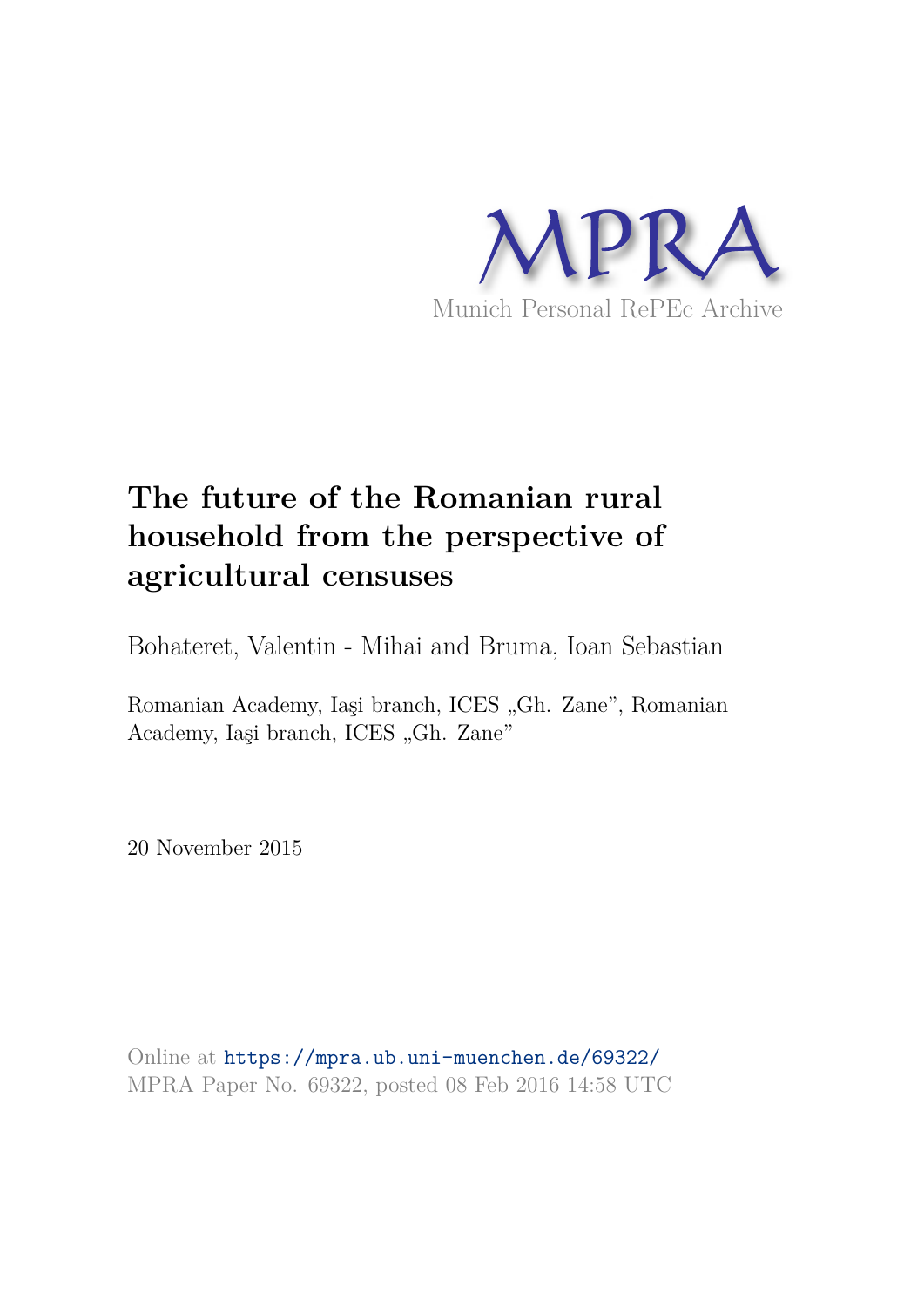# **THE FUTURE OF THE ROMANIAN RURAL HOUSEHOLD FROM THE PERSPECTIVE OF AGRICULTURAL CENSUSES**

# **BOHATEREŢ VALENTIN MIHAI<sup>1</sup> BRUMĂ IOAN SEBASTIAN<sup>2</sup>**

**Abstract:** *The development of agriculture in nowadays circumstances cannot be merely assessed from the perspective of agriculture as a main branch of national economy, but further from a social point of view which is highly significant as it represents the traditional small farm households which provide the basic necessaries for the rural population as*  well as the usability implication of over 55% from the agricultural area of the country. On the whole, by agricultural *exploitation there is the general tendency of considering its commercial aspect only, perfectly justifiable in the case of agricultural exploitations with a legal, juridical character, but there is also to be regarded the social aspect of agricultural exploitation without a juridical status, which is largely representative for the small farm households. In the period of time between the 2 General Censuses (2002 and 2010) the agricultural exploitations without a legal, juridical status diminshed by 13.6%, while the agricultural area used diminshed by 3.3% only, leaving over 7.5 million agricultural area as responsability for these exploitations.* 

**Key words**: *rural/ small farm household, agricultural exploitation without a legal/ juridical status, the size of the agricultural exploitation, the agricultural area used*

# **INTRODUCTION**

The reconfiguration of the Romanian rural space after December 1989 has engaged all the aspects of the economic and social life based on profound changes in the juridical system, both technically and actively. As a natural consequence of it, in the past quarter century the vernacular village has been significally transformed into a new world still clinging to many unresolved issues from the past.

The structures of land ownership and agricultural exploitation have changed significantly, the land market has crystalised, the commercial flows of agri-food products have been set, the Romanian rural institutional system has also changed consistently and the private business background was reborn and has been developing extensively in the past quarter century. There are constituent elements specific to a democratic society based on a free economy determined by a market economy.

Although the premises of a high-performance agriculture have been created (such as one determined by competition and profitability) and the Romanian village has undergone great changes in terms of updating the basic infrastructures and registering a spectacular rise of new private houses or restoration of the old ones, on the whole, the agriculture has been left behind, at the parameters of extensive development with medium or low productivity rates on hectare or animal, of low efficiency, having an overall character of subsistence farming, aggravated by the highlyprogressive aging of the rural population, the lack of diversification of the non-agricultural activities, the scarcity of clear policies and strategies for a a general and long-lasting/ mediumlasting development of the Romanian rural environment.

Under the circumstances, the traditional rural household has regained its lands, but has an aged workpower, lackinging in mechanized tools of farming, having insufficient funds or asssitance from government and a market poorly adjusted to their aspirations. It is the Cinderella of the Romanian agriculture, in spite of the fact that according to the General Agricultural Census of 2010 99.2% of the total of the agricultural holdings in Romania, meaning 52.9% of the total agricultural area of the country. The future development of agriculture in Romania cannot ignore the distinctiveness of the traditional rural household which, if modernized, supported and interested in a business environment close to its characteristics, may very well represent the binomial of the

 $\overline{a}$ 

<sup>&</sup>lt;sup>1</sup> Bohatereț Valentin-Mihai, Chief Scientific Researcher, Romanian Academy, Iași branch, ICES "Gh. Zane", bvmarfi@yahoo.com

<sup>&</sup>lt;sup>2</sup> Brumă Ioan Sebastian, Scientific Researcher, Romanian Academy, Iași branch, ICES "Gh. Zane", sebastianbruma@ices.acadiasi.ro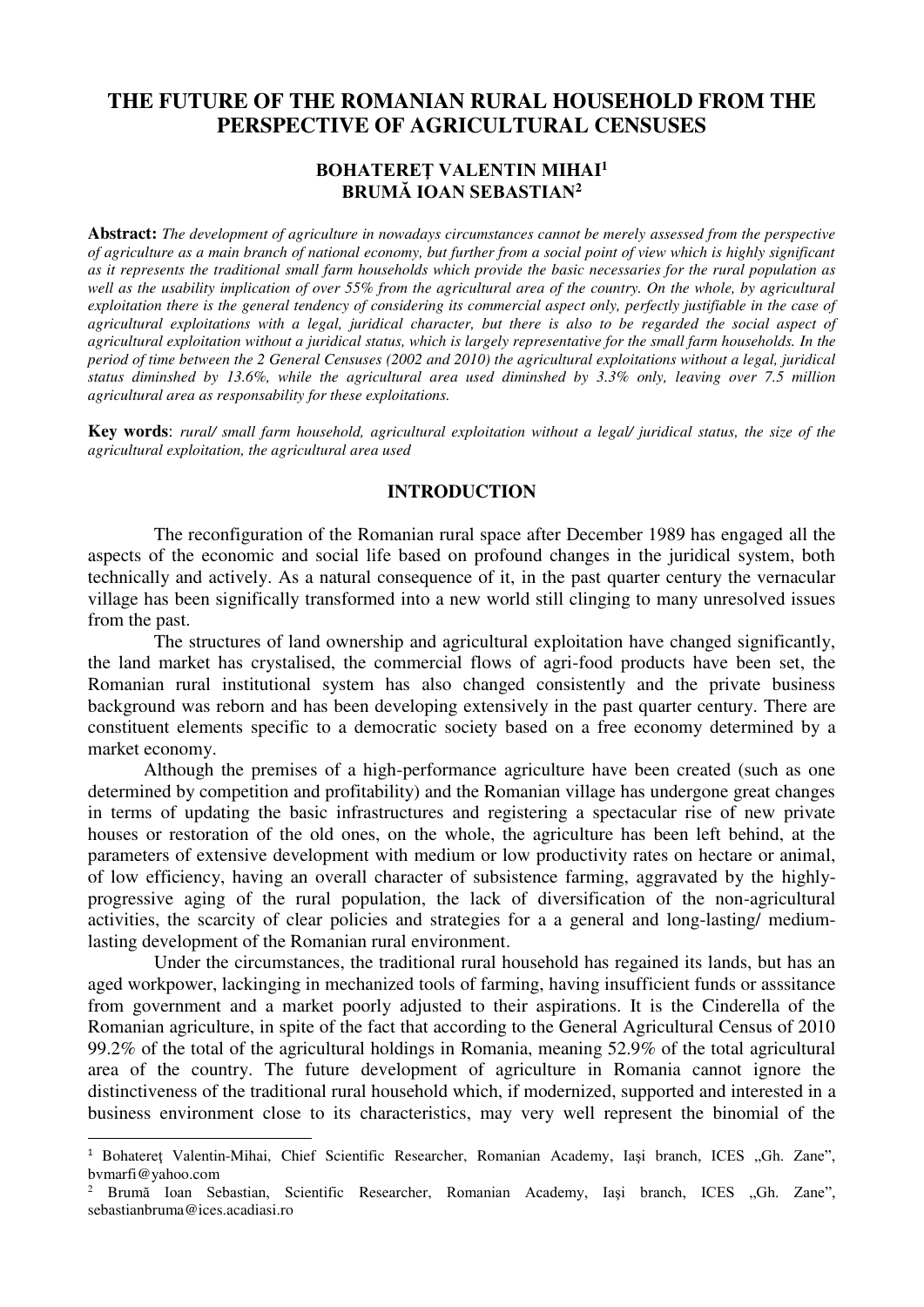commercial agriculture and subsitence farming based on the rebalancing of the relation between the agricultural exploitations having a legal, juridical status and those without it, which cannot represent competition, but may be complementary.

### **MATERIALS AND METHODS**

The research is based on the statistics data provided by the General Agricultural Censuses of 2002 and 2010 in Romania. Data at national level have been selectively undertaken from the first section of the censuses regarding the agricultural exploitation and using what some indicatives define as their number, the total and used agricultural area, the legal status of the holdings, groups on classes determined by the size of the lands and the ownership type of the agricultural lands. The main method employed here is that of of comparative analysis of the two data sources, considering the relative and absolute deviations in relation to the reference year 2010. The results express the courses which can be employed in projecting the future of the rural household in Romania in the near or further future.

#### **RESULTS AND DISCUSSIONS**

The study on the evolution of the agricultural holdings in Romania in view of the two general agricultural censuses (2002 and 2010) highlights several significant mutations (table 1) of which we would like to mention the following:

- the total number of the agricultural holdings has dropped to 14.3%, circumstances where the agricultural holdings without a legal status have gone down to 15.5%, while the number of the agricultural holdings having a juridical status has increased by 34.8%;

- the overwhelming weight is represented by the agricultural holdings without a juridical status which have decreased by 0.3% only from 99.5% to 99.2%, while the dominance of the agricultural holdings with a juridical status has incresed from 0.5% to 0.8% out of the total of agricultural holdings;

- considering the total of the agricultural area, the holdings without a juridical status covered 52.9% from the total agricultural area in Romania in 2010, having a decline of 0.9% compared to 2002, while the agricultural holdings with a juridical status increased by 0.9%, summing up 47.1\% in 2010;

- the agricultural area used on the total of holdings increased, at a national level, from 1,777.3 thousand hectares in 2002 to 2,388.9 thousand hectares in 2010; the area used by the agricultural holdings without a juridical status increased from 745.8 thousand ha to 857.8 thousand ha, while those having a juridical status increased from 1,031.5 thousand ha to 1,531.1 thousand ha.

From the first batch of indicatives we could determine the following tendencies:

- there is a tendency of decline in the number of agricultural holdings without a juridical status having an annual medium rate of 1.94%, while the agricultural holdings with a juridical status are increasing by 4.35% annually (the medium rate of growth);

- regarding the matter of the total agricultural area and agricultural area used, the changes have no significant relevance. Nevertheless, there has been noted an expansion of the agricultural area unutilized;

- together, the two tendencies depict the increase of the total agricultural area on exploitation from 3.50 ha to 4.08 ha having differentiations between the agricultural holdings without a juridical status with rises from 1.89 to 2.18 ha and those with a juridical status, having a tendency to decline from 319.54 ha to 241.42 ha (medium area).

The agricultural holdings without a juridical status represent the axis of the Romanian rural society because they partially overlap with rural population households. Therefore, in 2010, following the General Agricultural Census there were 3,814.6 thousand agricultural holdings without juridical status, while the 2011 Census of Population and Dwellings in Romania registered 3,262.4 households of the population, with or without children, which summed up 9,232.2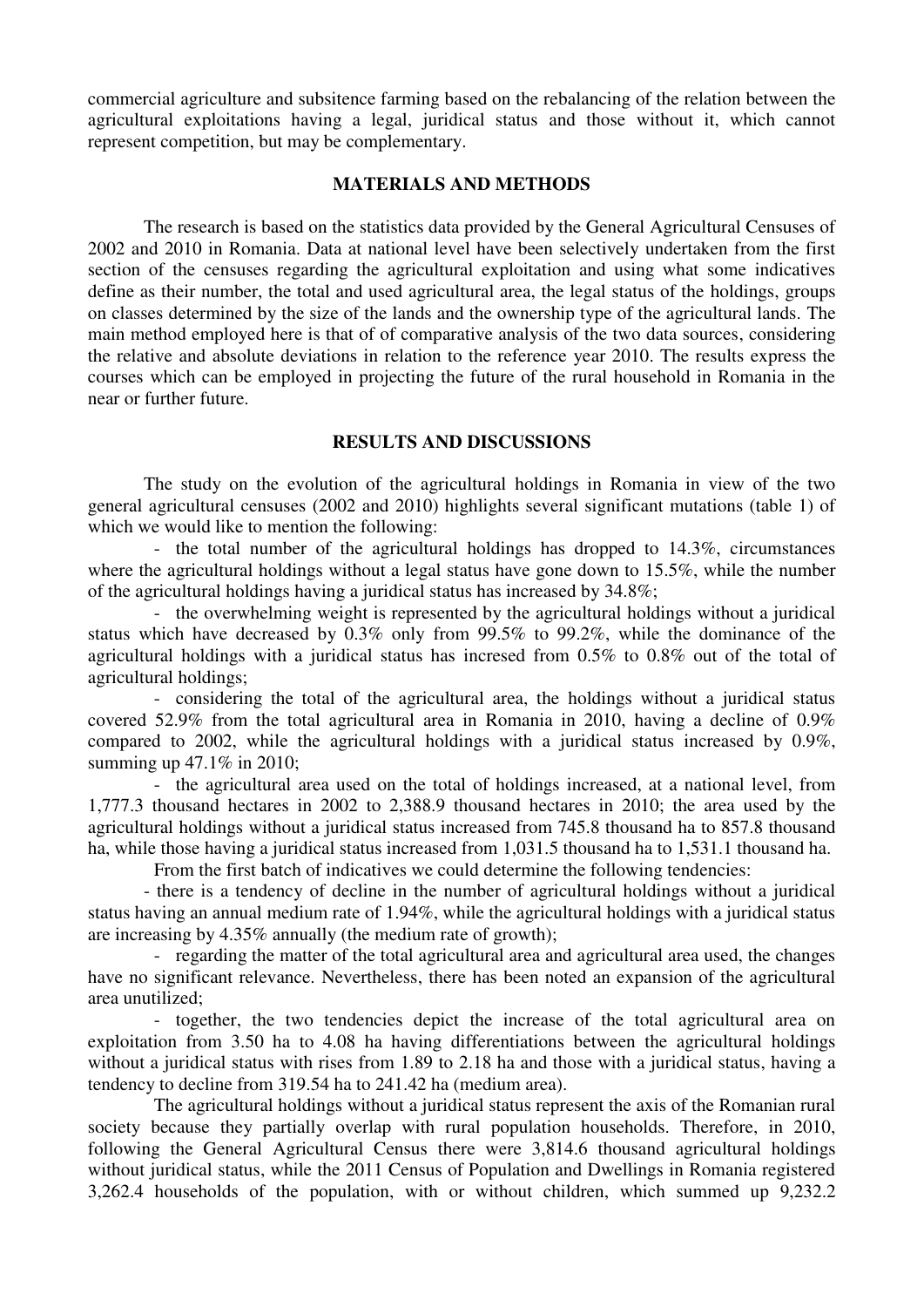inhabitants, on average 2,830 inhabitants for 1,000 households of the population, or a total population of 2,420 for 1,000 agricultural holdings without a juridical status.

| <b>Specifications</b>                                                        | <b>GAC</b> |          | Structure $(\% )$        |       | <b>Changes</b>      |
|------------------------------------------------------------------------------|------------|----------|--------------------------|-------|---------------------|
|                                                                              | 2002       | 2010     | 2002                     | 2010  | $(\%)$<br>2002/2010 |
| Total of agricultural exploitations (thousands):                             | 4,484.9    | 3,845.2  | 100.0                    | 100.0 | 85.7                |
| - without juridical status                                                   | 4,462.2    | 3,814.6  | 99.5                     | 99.2  | 85.5                |
| - with juridical status                                                      | 22.7       | 30.6     | 0.5                      | 0.8   | 134.8               |
| Total Area (thousand, ha):                                                   | 15,708.0   | 15,695.0 | 100.0                    | 100.0 | 99.9                |
| - without juridical status                                                   | 8,454.5    | 8,307.4  | 53.8                     | 52.9  | 98.3                |
| - with juridical status                                                      | 7,253.5    | 7,387.6  | 46.2                     | 47.1  | 101.8               |
| Agricultural Area utilized (thousands ha):                                   | 13,930.7   | 13,306.1 | 100.0                    | 100.0 | 95.5                |
| - without juridical status                                                   | 7,708.7    | 7,449.6  | 55.3                     | 56.0  | 96.7                |
| - with juridical status                                                      | 6,222.0    | 5,856.5  | 44.7                     | 44.0  | 94.1                |
| Average Agricultural Area (ha)                                               |            |          |                          |       |                     |
| Total Area, total of holdings:                                               | 3.50       | 4.08     | $\overline{\phantom{a}}$ |       | 116.6               |
| - without juridical status                                                   | 1.89       | 2.18     |                          |       | 115.3               |
| - with juridical status                                                      | 319.54     | 241.42   |                          |       | 75.6                |
| Agricultural Area utilized, total of holdings:<br>- without juridical status | 3.11       | 3.46     |                          |       | 111.3               |
| - with juridical status                                                      | 1.73       | 1.95     |                          |       | 112.7               |
|                                                                              | 274.10     | 191.39   |                          |       | 69.8                |

Table 1: The evolution of the proportion between the agricultural holdings without a juridical status and those with a juridical status (2002 - 2010)

Source: our calculi based on the data provided by the two General Agricultural Censuses from 2002 and 2010

Thus we have found out that the exceptional social dimension of the agricultural exploitation without juridical status is mainly responsabile for the maintenance of rural households and rural population in the Romanian rural environment.

The high degree of fragmentation of the agricultural holdings without juridical status as index of a dissolving land ownership, constantly under the pressure of fragmentation due to succession debates or associations, as well as the high rate of the subsistence farming (under 2 ha) – 69.81% going up to 71.26%, from 2002 to 2010, in relation to the opposite process of decline in the total agricultural area utilized from 24.15% to 21.25% shows an unfortunate poverty rise of approximately 6.5 million inhabitants in the rural area.

There are multiple tendencies regarding the evolution of the agricultural holdings` structures without juridical status, taking into account the size categories of the total agricultural area (table 2).

There is a slight increase of the holdings area under 0.5 ha by 7.2% in 8 years, a clear decrease of the areas under 2 ha by 13.5% and between 2 and 10 ha by 19.5%, while the holdings between 10 and 50 ha increase, as area, by 42.0% and those over 50 ha increase by 107.1%. Thus we can fairly assess the following tendencies:

- consolitation of the subsistence farming under 0.5 ha;

- decrease of the interest in agriculture within the segment 0.5 – 10 ha;

- high increase of the interest in agriculture in the case of agricultural holdings without juridical status and over 20 ha; these categories have enlarged the total agricultural area by 977 thousand ha between 2002 and 2010.

It is quite interesting the change of opinion about the consolidation of the agricultural exploitation without juridical status during 2002 – 2010, according to the ownership type of the agricultural areas utilized (Addendum 1).

Therefore it turns out that agricultural area utilized and owned declines from 78.53% to 40.13%, while the area on lease increses from 1.08% to 45.25%. These few figures show the tendency of passing the agricultural area from the owner (small farm household) to the user (agricultural exploitation without a juridical status) by leasing or, rarely, by concession or other ownership legal forms regarding the agricultural area utilized. The most significant changes appear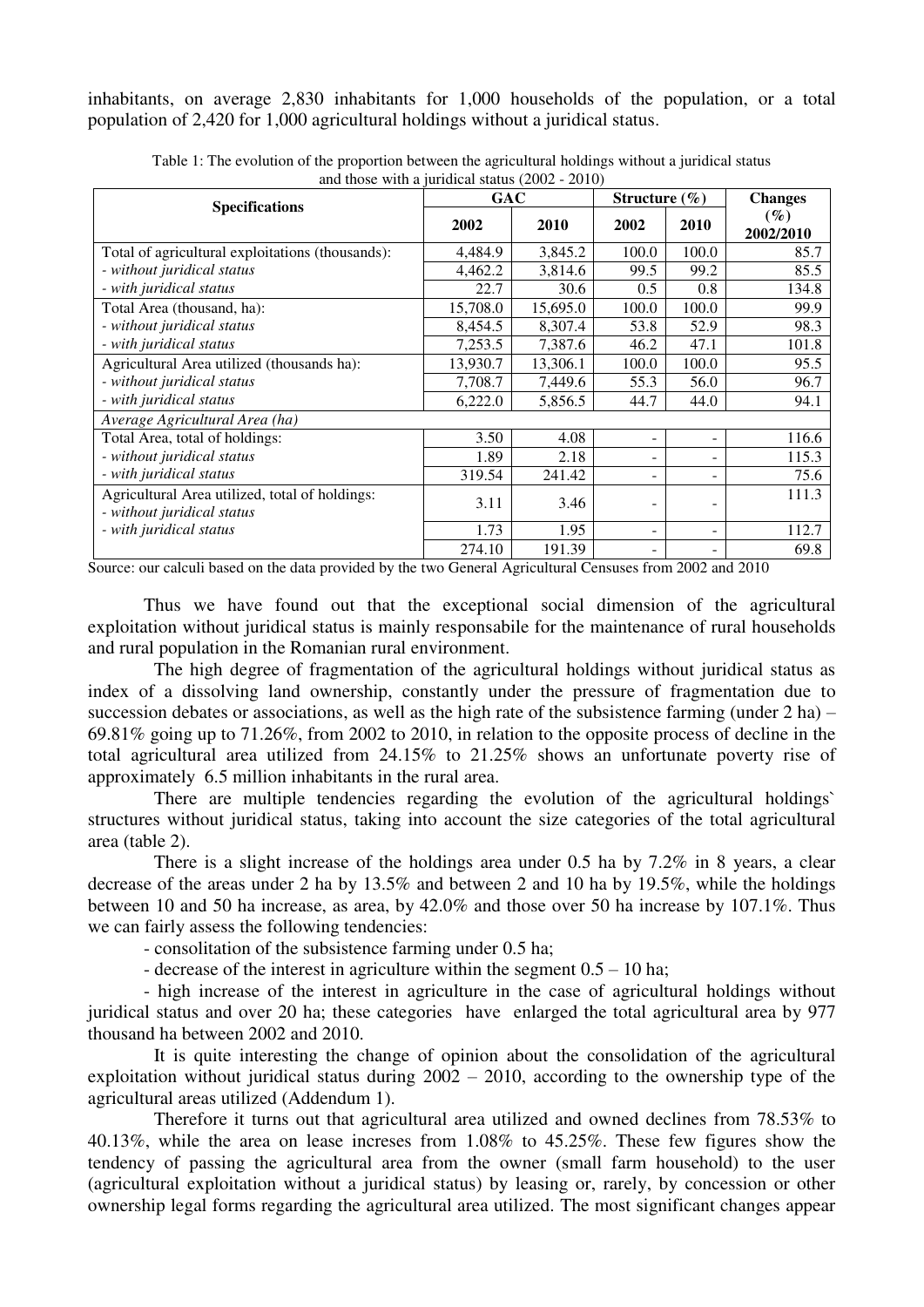in the cases of leasing for the agricultural holdings between 10 and 50 ha, where the increse is of 22.68%, but mostly in the category over 50 ha, where the increase is of 35.10%. At the same time there are also major changes in the case of ponderence of the utilized agricultural area owned: the increases are of 0.15% for the category under 2 ha and of 23.46% for the category above 50 ha and decreases of 0.57% for the category  $2 - 10$  ha and of 5.27% for the category  $10 - 50$  ha.

|                  | No. holdings |           | <b>Structure</b> |        | Area         |         | <b>Structure</b>            |        | <b>Change of</b> |  |
|------------------|--------------|-----------|------------------|--------|--------------|---------|-----------------------------|--------|------------------|--|
| Size category    |              | thousands | $\%$             |        | thousands ha |         | $\mathcal{O}_{\mathcal{O}}$ |        | area $(\% )$     |  |
|                  | 2002         | 2010      | 2002             | 2010   | 2002         | 2010    | 2002                        | 2010   | 2010/2002        |  |
| under 0,5 ha     | 1,502.2      | 1,363.7   | 33.67            | 35.75  | 269.2        | 288.5   | 3.18                        | 3.47   | 107.2            |  |
| $0,5 - 1$ ha     | 716.4        | 630.7     | 16.06            | 16.53  | 500.3        | 442.9   | 5.92                        | 5.33   | 88.5             |  |
| $1-2$ ha         | 896.3        | 723.9     | 20.09            | 18.98  | 1,272.4      | 1,034.1 | 15.05                       | 12.45  | 81.3             |  |
| Total under 2 ha | 3,115.0      | 2,718.3   | 69.81            | 71.26  | 2,041.9      | 1,765.5 | 24.15                       | 21.25  | 86.5             |  |
| $2-5$ ha         | 1,025.1      | 795.3     | 22.97            | 20.85  | 3,159.8      | 2,463.1 | 37.37                       | 29.65  | 78.0             |  |
| $5 - 10$ ha      | 260.4        | 219.9     | 5.84             | 5.76   | 1,719.4      | 1,466.8 | 20.34                       | 17.66  | 85.3             |  |
| Total 2-10 ha    | 1,285.4      | 1,015.2   | 28.81            | 26.61  | 4,879.2      | 3,929.9 | 57.71                       | 47.31  | 80.5             |  |
| $10 - 20$ ha     | 47.3         | 53.1      | 1.06             | 1.39   | 592.2        | 693.9   | 7.00                        | 8.35   | 117.2            |  |
| $20 - 30$ ha     | 5.8          | 10.1      | 0.13             | 0.27   | 136.7        | 242.3   | 1.62                        | 2.92   | 177.3            |  |
| $30 - 50$ ha     | 3.6          | 7.6       | 0.08             | 0.20   | 136.2        | 292.0   | 1.61                        | 3.51   | 214.4            |  |
| Total 10-50 ha   | 56.7         | 70.8      | 1.27             | 1.86   | 865.1        | 1,228.2 | 10.23                       | 14.78  | 142.0            |  |
| $50 - 100$ ha    | 2.9          | 5.9       | 0.06             | 0.16   | 187.6        | 404.4   | 2.22                        | 4.87   | 215.5            |  |
| Over 100 ha      | 2.3          | 4.4       | 0.05             | 0.12   | 480.6        | 979.5   | 5.68                        | 11.79  | 203.8            |  |
| Total over 50 ha | 5.1          | 10.3      | 0.12             | 0.27   | 668.2        | 1,383.9 | 7.90                        | 16.66  | 207.1            |  |
| <b>TOTAL</b>     | 4,462.2      | 3,814.6   | 100.00           | 100.00 | 8,454.4      | 8,307.5 | 100.00                      | 100.00 | 98.3             |  |

Table 2. The Evolution of the agricultural holdings without a juridical status and the total agricultural area structurized on size categories of the total area

Source: our calculi based on the data collected from the two General Agricultural Censuses from 2002 and 2010

Thus we have learnt that there is a consolidation tendency of the two fundamental components of the agricultural holdings without juridical status, namely the subsistence exploitations concentrate on their social component, while the exploitations over 10 ha aim at the commercial agriculture. It takes shape the existence of an exploitation group (between 2 and 10 ha) which is not certain about their development strategy in future, standing out by a decline tendency that highlights a more energetic activation of the land market.

The evolution tendencies of the number of agricultural holdings without a juridical status (Chart 1) and of the agricultural areas utilized (Chart 2) are similar, registering profound changes of increase in the case of the agricultural holdings over 10 ha and decreases in the case of the category under 2 ha, except for the category  $0.1 - 0.5$  ha, were there are increase tendencies both as number of holdings and as agricultural area utilized.

 If the annual increase rates of the total medium agricultural area regarding an agricultural exploitation without juridical status (between 2002 and 2010) are to remain the same, then the total medium agricultural area of an agricultural holdings without juridical status in Romania will double, based on the same scenario, in 70.9 years reaching 2.90 ha.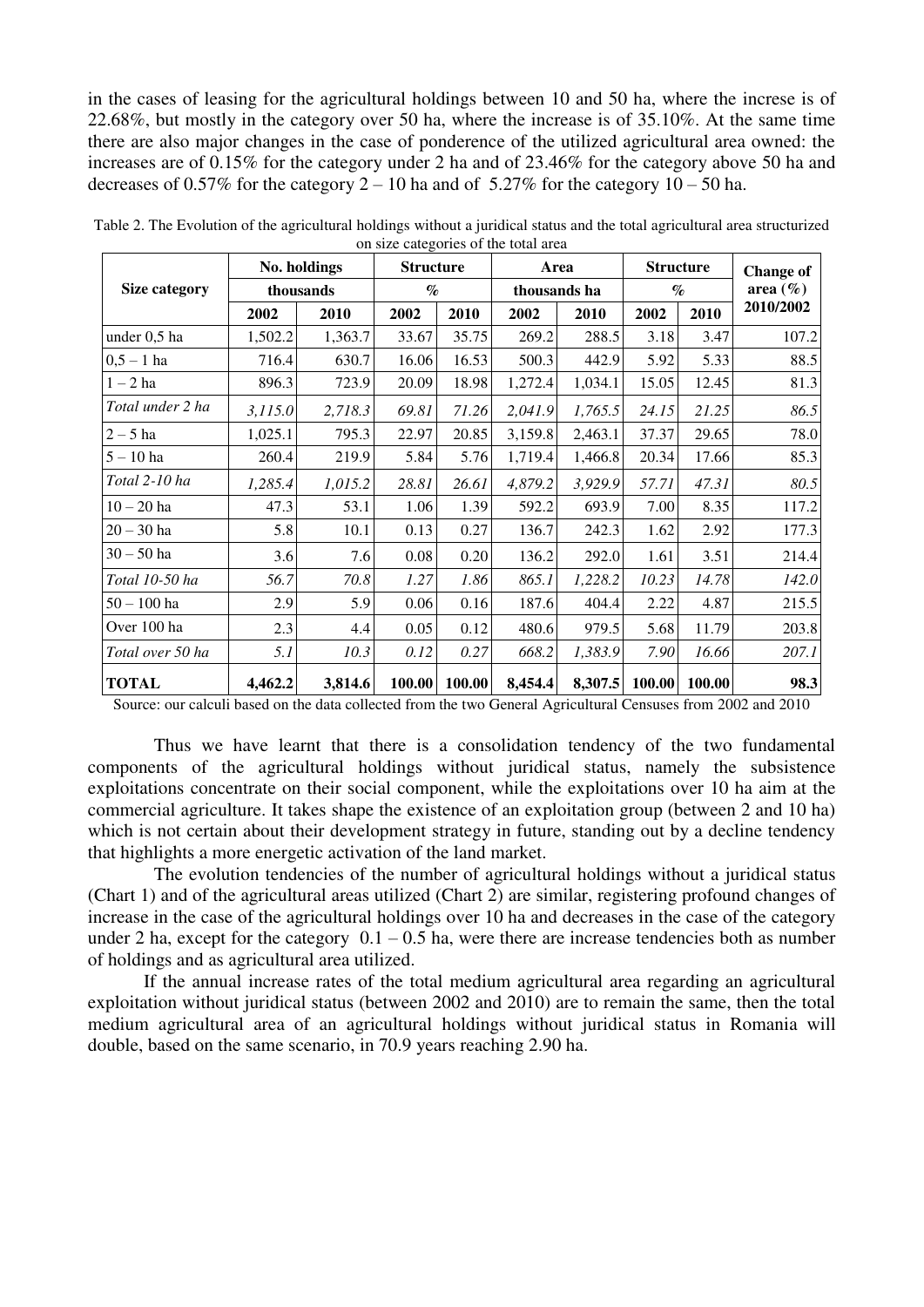

Source: our analyses and interpretations based on the data collected from the two General Agricultural Censues from 2002 and 2010

Chart 1. The evolution of the agricultural exploitations without juridical status in Romania between 2002-2010



Source: our analyses and interpretations based on the data collected from the two General Agricultural Censues from 2002 and 2010

Chart 2. The evolution of the agricultural areas utilized in the agricultural holdings without juridical status in Romania between 2002-2010

 Obviously, this scenario is extremely pessimistic, the future growth rates of the total agricultural area and utilized for an agricultural holdings without juridical status will accelerate due to the following facts:

- the accelerating decrease of the active population in the rural environment;

- the development of the non-agricultural activities;

 - the increasing pressure of the agricultural holdings with juridical status by taking over the lands owned by the agricultural holdings without juridical status, regardless of their type of ownership;

- the professionalization of the agriculture by the significant increase of the commercial agriculture to the disadvantage of the agricultural areas owned by the agricultural holdings of subsistence which will decrease by approximately 3 quarters;

- the intensification of the land market.

 These few considerations allow us to see, from a moderate point of view, the possibility of doubling the medium area of the agricultural holdings without juridical status in about 30 years or, the optimistic view, in about 15 years as the annual growth rates will be of 0.1448 ha/year or of 0.0724 ha/year (the moderate view).

 Thus we have learnt that the agricultural holdings without juridical status will coexist with the agricultural holdings with juridical status for quite a long time, which implies planning a specific strategy of development and consolidation addressed to the agricultural holdings without juridical status, having as central objective the agricultural exploitation of subsistence or subsistence farming.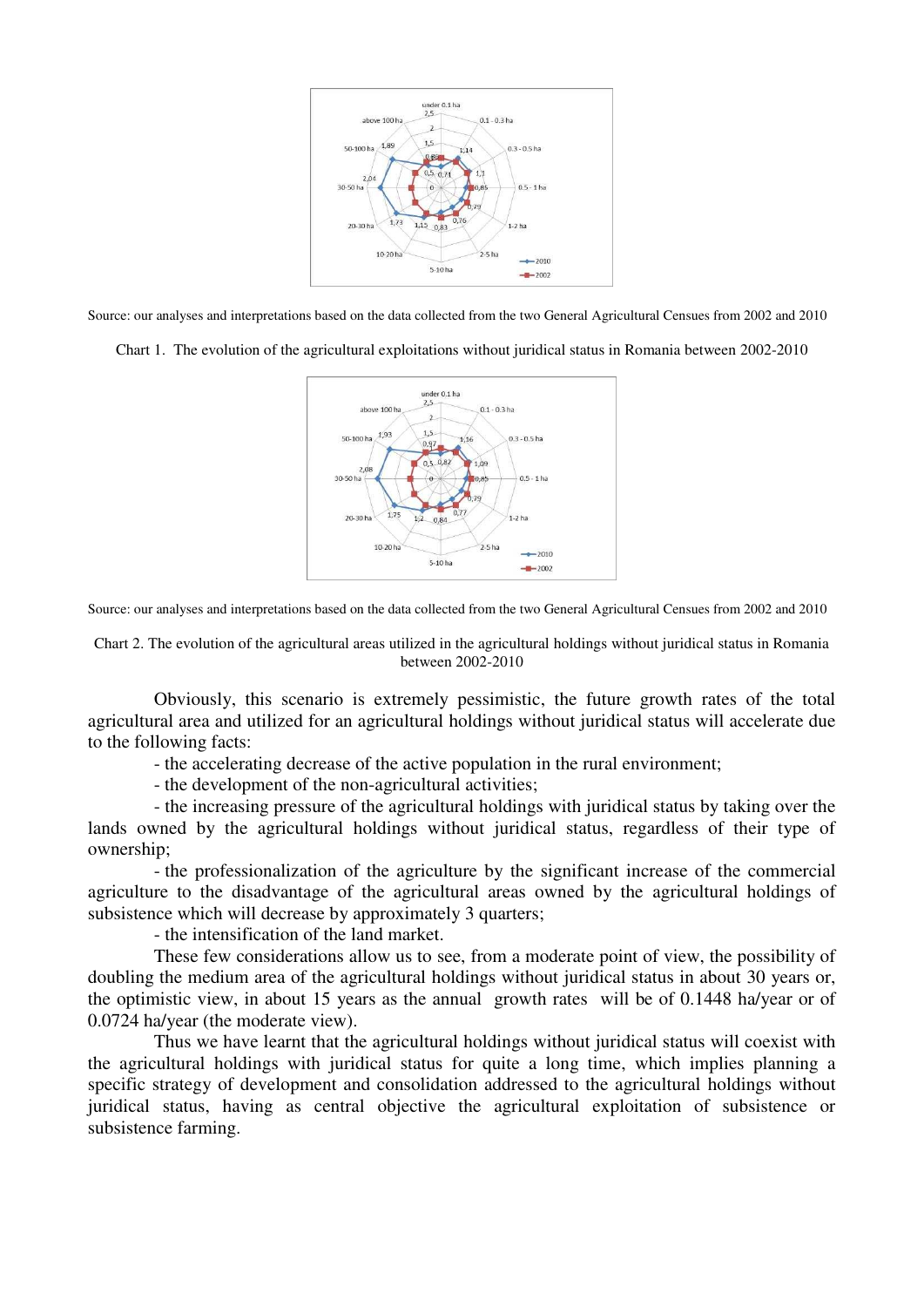#### **CONCLUSIONS**

The study regarding the future of the small farm household in Romania from the perspective of the General Agricultural Censuses from 2002 and 2010 outlines a few value judgments such as:

- the total agricultural areas and agricultural areas utilized are constantly shifting based on the juridical status of the exploitation, the exploitation structures on size categories and the type of ownership of the agricultural areas utilized;

 - the tendencies convey a slow change of the number and total agricultural area and agricultural areas utilized without juridical status, meaning a consolidation of the subsistence farming from the category under 0.5 ha and over 10 ha, while the categories between  $0.5 - 10$  ha face a slight downfall;

 - the agricultural holdings without juridical status are mainly the households of the rural population which, generally are the same with the small farm households, the major difference constituting the non-agricultural households or those limited to out-urban habitation functions;

 - the social function of the agricultural exploitation without juridical status is predominantly standing out fin the case of the agricultural holdings of subsistence (under 2 hectares), especially for the category  $0.1 - 0.5$  ha;

 - the commercial function distinguishes mainly in the case of the agricultural holdings without juridical status which uses areas over 10 hectares and where the consolidation phenomenom is much more visible;

 - the future of the agricultural holdings without juridical status can take shape by the growth rate of the total medium agricultural area on exploitation which offers its doubling as compared to 2010, following scenarios such as: doubling the medium area of exploitation in *60 years* (*the pessimistic scenario*), in *30 years* (*the moderate scenario*) and in *15 years* (*the optimistic scenario*)*;*

 - the small farm household in Romania will have a very long history, which will overlap with the existence of the Romanian state, but it will be continually changing and modernizing and thus securing the perennity of the Romanian village through tradition and culture, as well as the social prosperity through creating an efficient and high-performance microeconomy.

 The vernacular village will live as long as the small farm households live, otherwise the village will turn into localities of urban type, mainly based on agricultural businesses or nonagricultural ones in a corporate system. The rural households has the future challenging task of maintaining and preserving the authentic national values and traditional inheritance of the rural environment under the pressure of modernization and optimization of the agricultural activities made in the spirit of tradition while pursuing profitability.

#### **BIBLIOGRAPHY**

Bohatereţ V. M., Brumă I. S.*.* (2014). *Regional Mutations in the Structure of Agricultural Exploitations in Romania between 2002-2010* in *The perspectives of Agriculture and Rural Development in Light of the New Commune Agricultural Policy 2014 – 2020*, Academia Română publishing house, Bucureşti

\*\*\* 2004. The General Agricultural Census 2002, Vol. 1. General Data, INS, Bucureşti.

 \*\*\* 2008. The Regulation CE 1166/2008 of the European Parliament and Council regarding the structural investigations in agriculture and investigations about the methods of agricultural production.

\*\*\* 2012 The General Agricultural Census 2010, Vol. 1. Results at national level, INS, Bucureşti.

\*\*\* 2013. The Census of the Population and Dwellings, 20th of October 2011, Vol. 4, Buildings, Dwellings, Households, INS, Bucureşti.